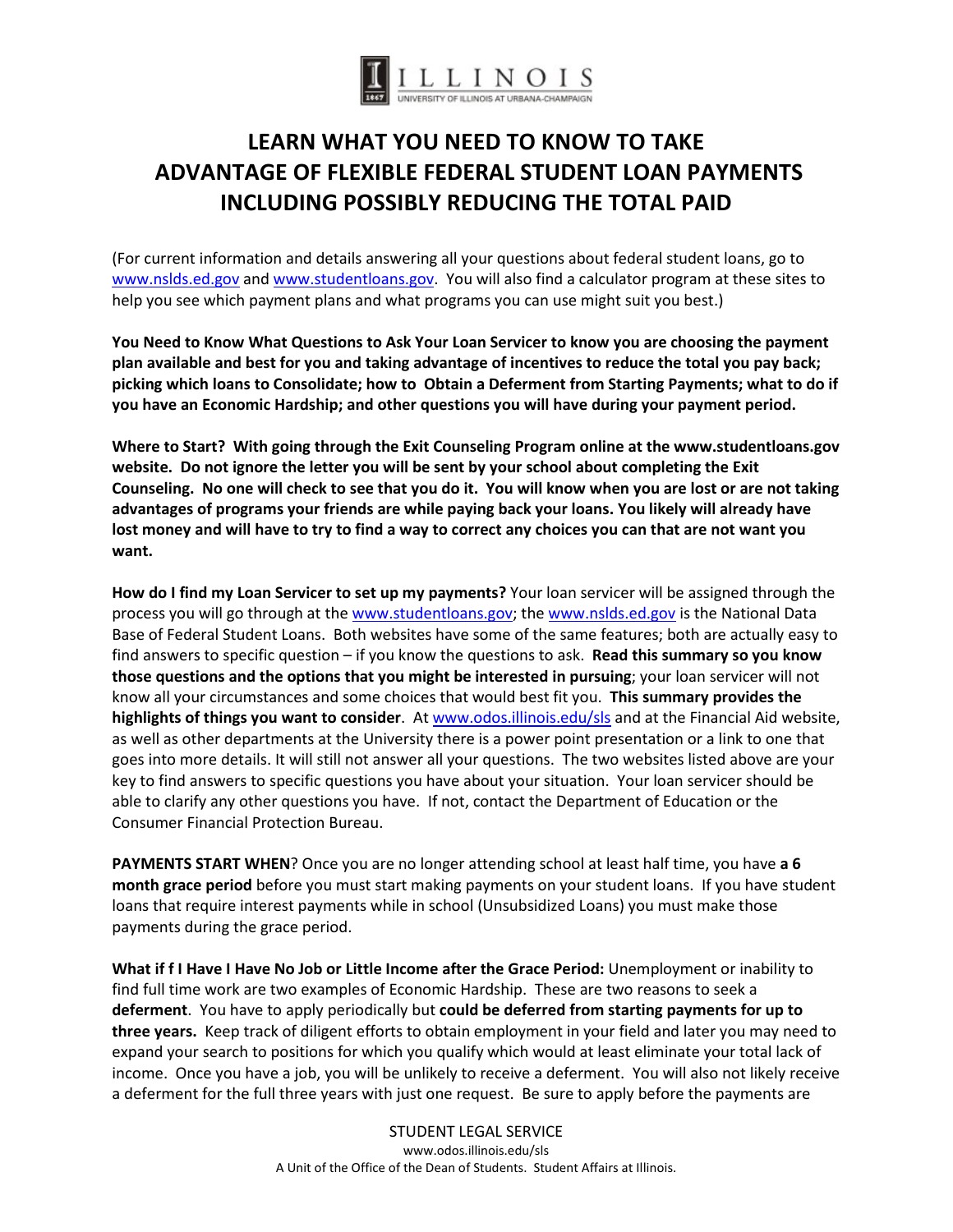due or you will become responsible for payments at any plan you have set up or if none, the 10 Year Standard Payment Plan, until the Deferment is approved. If you forget to seek a deferment when the date passes, after 270 days without payment, you will be in default. You will also have accrued late fees and other penalties.

**What if I have some income but not enough to pay the Standard Payment or it would be a real hardship**? You are presumed to have an economic hardship if your payments under one of the income based repayment options is less than the monthly standard payment you would have to make to pay off your loans in 10 years. Your payment under an income payment plan can be zero.

### **If you become temporarily or permanently disabled, apply for and receive a temporary or permanent deferment.**

#### **HOW TO FIGURE OUT WHAT PAYMENT PLAN YOU CAN SELECT AND IF THERE ARE PROGRAMS THAT MIGHT LIMIT THE TIME YOU HAVE TO MAKE PAYMENTS.**

**Find out What Loans You Have and the Type of Loans.** Go to the websites noted above, in particular the National Student Loan database, and get a list of the types of loans you have, the amounts of the loans and whether interest is deferred until your payment starts (subsidized loans) or you should have been paying interest while in school and other periods of deferment. See the Chart below for a summary of the available income based repayment plans.

**If you have Perkins Teacher Loans or other Loans with Special Payback Provisions based on the Career you are entering, check the details of these plans**. If you do not obtain employment that meets the criteria for the benefits of these special programs, you will want to consolidate these loans with your other loans if possible. Otherwise, you may want to keep these loans separate so the benefits are easy to apply. One criteria for getting the benefits from some of these loans is to seek a deferment based on seeking to pay off the loan using this plan. Discuss how this would work with your loan servicer. To obtain some of the benefits, you must have your payments deferred. Payments that could be forgiven that you make will not be refunded.

**Why Consolidate Your Loans?** Combine all your loans into one payment that has a blended rate of interest based on the different interest rates applicable to each loan. This allows you to have one master account, make one payment on all the loans, and seek deferment or application of the Public Service Forgiveness Loan Program or other payment options on all your loans.

**What If I Return to School at Least Half-Time?** Apply for a deferment based on your status as a student again and the loan payments, except interest payments that are not subsidized, will stop for the period of the deferment. State in your application the length of time you expect to be attending school on at least a half-time basis again**.** If you had already started to pay back prior loans, these payments will end during the deferment. (Interest that was not subsidized continues to have to be paid as it did when you first took out the loan. When you are once again out of school for the 6 month grace period, consolidate any new loans with the old loans. If for some reason you need an additional deferment because your education is taking longer than your original deferment, apply for the additional time. These deferment requests go to your loan servicer.

**What If you are in the Active Military or Peace Corp or a Resident in a Medical or Dental Program or a Similar Position? Y**ou need to apply for a deferment, sometimes from your school rather than through the loan servicer but payments will be deferred if you are working in these positions as well as working in a residency program. Check to see if what you think you are working in a similar program; it may also

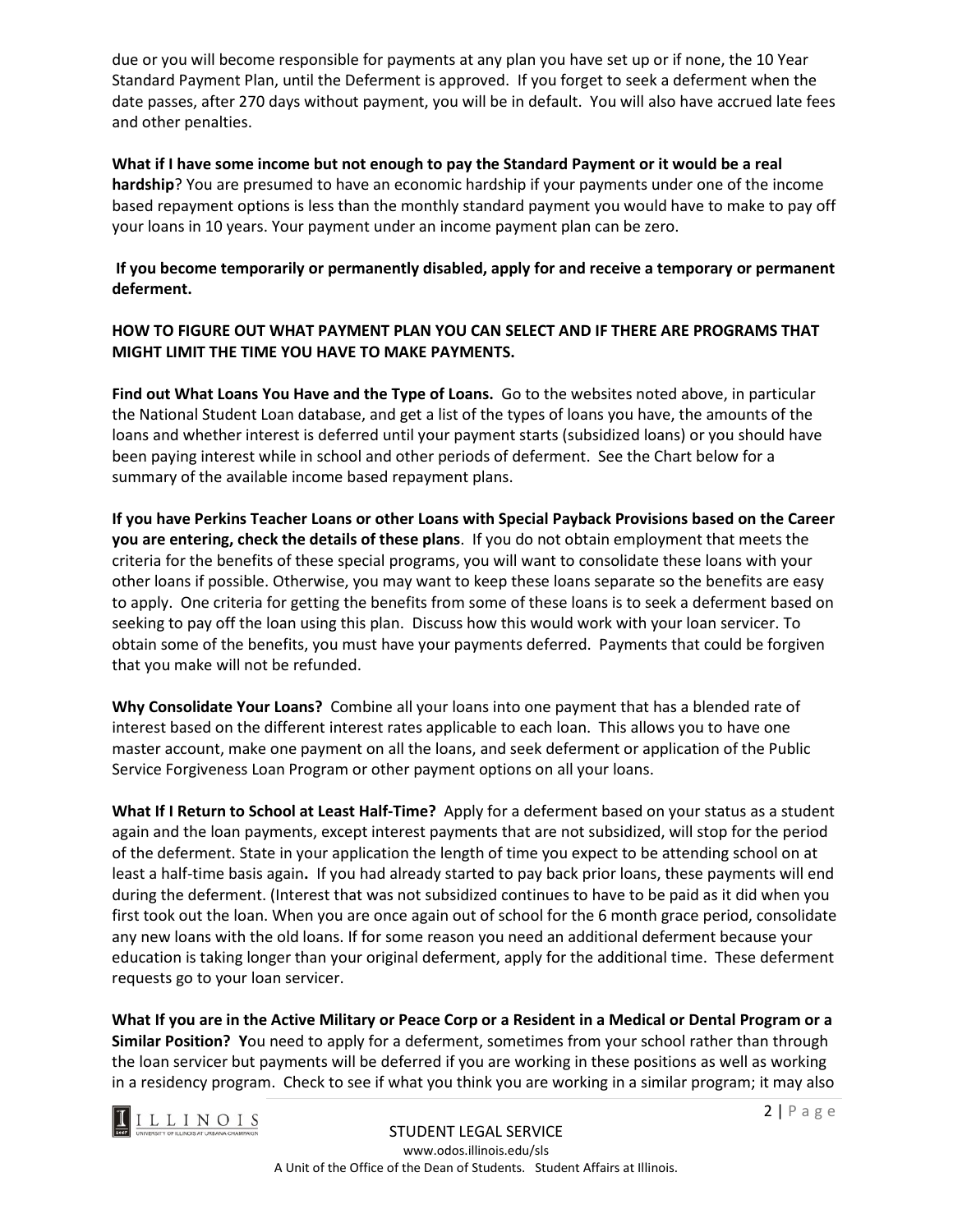be a reason for deferment. If you qualify for a deferment by working in one of these programs, there are longer grace periods after some of these programs.

**What If I Really Cannot Make Payments and I Do Not Qualify for a Deferment?** You can apply for one more year of Forbearance. The Loan Servicer will look at whether you should not begin payments using one of the income based plans.

**What If I fail to make payments when due**. If you do not make payments when they are due, there will be interest and potential late fees. If you fail to make payments when your loans are in active payment status for 270 days, you will be declared to be in default. All Loans become immediately due; your case is turned over to a collection agency that does not care the reason for the loans and will use every tool they can to collect the money from you. Avoid this if at all possible. Generally, to get out of Default, you will have to refinance the Entire Amount of the Loans with a private lender at probably a higher interest rate. Since you can get up to 20 or 25 years under some Income Based Payment Plans that will allow you to pay a percent of your "discretionary income", e.g. 10% to 15% of the money left after deducting the amount based on your family size deemed necessary for living expenses, it is possible you are better off to start getting the loans paid off under one of these programs if you qualify, even though you think you will be able to aggressively pay these off early and close to the Standard Payment Plan. If a catastrophe happens, you can have your income evaluated and the payment established based on your income again.

**HOW MUCH DO I PAY?** The standard student loan payment is calculated like a car loan payment or house payment. You pay off enough each month for student loans to have the entire amount plus interest paid off in 10 years. You start off paying mostly interest and as the principal decreases, eventually are paying off mostly principal.

**Income Based Plans**? For many students who will start off not making nearly as much as they will after 5 or more years of experience, they should consider the Income Based Repayment programs attached as a Summary to the last page. **The most you will pay under in any one month is the standard student loan payment. If you do not combing these income based plans, with another loan amount plan, since you can pay 20 to 25 years instead of 10 years, you could pay more in interest. Use the repayment calculator at the studentloan.gov website to see the difference.**

**PROGRAMS THAT CAN FURTHER REDUCE OR ELIMINATE YOUR PAYMENTS:**

**Public Service Loan Forgiveness Program. If you work for a government or non-profit organization and make 120 payments in the amount required by your payment plan, after the 120 payments, your remaining balance is cancelled. Only if you are using an income based payment plan will there be any money left to be paid. Also, if you plan to have the remaining loan amount cancelled after the 120 payments, why make an extra payment to reduce the total amount you owe?** The 120 payments do not need to be consecutively. Be sure to have the form completed by the employer for each period of employment you are claiming payments, the employer may merge, close, sell or have records disappear and you have to produce at the time you are showing the 120 payments, proof of all the payments. You can file the proof with the loan service provider but do not trust them to keep your records. Since many students only have standard student loans, this is the program that should benefit more students than other programs. **This Program is intended to incentivize and make college at any school affordable for careers that the government recognizes are important to the economy but with college costs going up, were not going to make sense to pursue without an incentive.** It is worth checking the broad definition of Public Service Work so you do not miss out on this program – some careers, even though not with a public non-profit (501(c)(3) or government organization will still qualify if they relate to

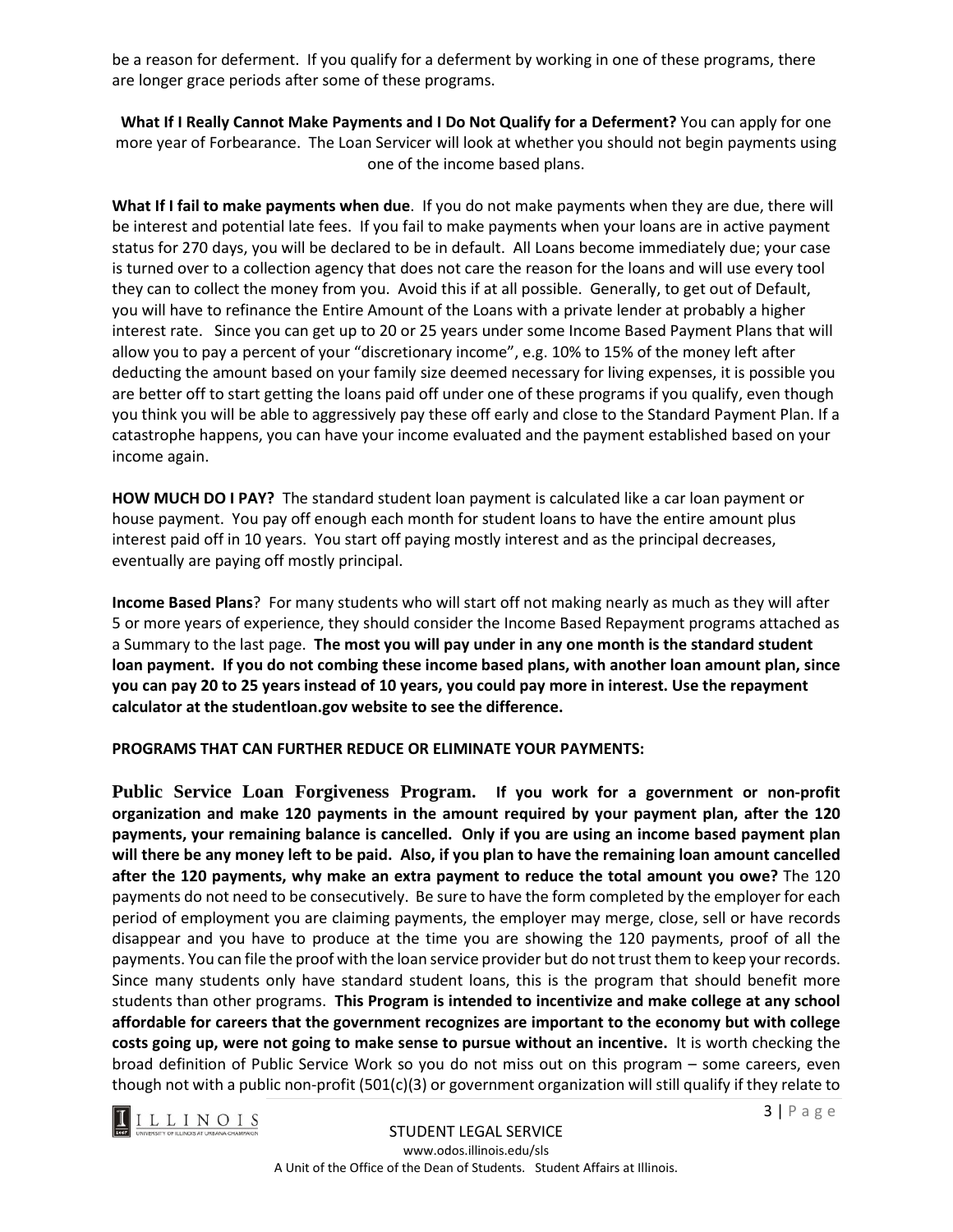public service. When making the payments you must be employed full time and payments must be timely without any default periods.

**Teacher Loan Forgiveness Program – even though your loans were standard Federal Student Loans, you may qualify for up to \$17,500 in reduction in your loans if you work in as a teacher for at least 5 complete and consecutive years in a school that was designated as a low income school for at least one of those years. There are other special details and the amount cancelled depends on several factors.**

**Teacher Perkins Loan Cancellation Program -** If you were able to borrow using a Teacher Perkins Loan, work 5 complete years as a teacher in a elementary of secondary low-income school, or one designated that for at least one of the years you taught there, you have a percent up to 100% cancelled of this loan over 5 years.

The Teacher Perkins Loan is just one example of some special loan programs that are available for some careers. Check to see if there is a loan program for the field you plan to work in when you are authorized to take out a loan by the financial aid office. That office does not know what your unique plans are and will not offer these specific loans unless you tell them or them match your major with the program.

#### **Can I Make Extra Payments to Decrease the Time It Takes to Pay and Reduces My Total Interest Payments?**

YOU CAN PAY OFF YOUR STUDENT LOANS REGARDLESS OF WHAT EMPLOYMENT YOU HAVE AND YOUR ECONOMIC CIRCUMSTANCES IF YOU WILL JUST PERSIST. 20 TO 25 YEARS TO PAY OFF THE LOANS MAY SEEM LIKE FOREVER, AND WE HOPE YOU CAN FINISH PAYING THESE SOONER, BUT THE INTEREST RATE ON THESE IS MUCH LOWER THAN CREDIT CARDS AND CAN BE LOWER THAN A HOME MORTGAGE INTEREST DEPENDING ON THE MARKET, AND CERTAINLY BETTER THAN OBTAINING AN EMERGENCY LOAN OR PAYING LATE FEES AND PENALTIES FOR PAYMENTS YOU HAVE TO POSTPONE.

In other words, before you worry about the length of time you are making payments on these student loans, be sure to build up an emergency fund so you do not have to pay higher rates on something else. Be sure you are saving for your future in a steady manner and taking advantage of the compounding effect of payments into a plan now, which earns potentially more money on the investments than the cost of the loan. At that point, consider interest by paying the student loans off early; **remember, under some programs combined with an income based payment plan, you can often be in a position where the payments will end before the loans are paid in full so these extra payments may be money that would not be paid at all.** USE THAT CALCULATOR TO SEE WHAT YOUR OPTIONS ARE BEFORE MAKING EARLY PAYMENTS.

Be sure to direct early payments to principal or the payments will just be treated as a regular monthly payment towards interest and principal and not just principal. Paying off principal will reduce the amount of interest you pay as then loan payments will be adjusted to have the interest apply only on the lower amount of principal.

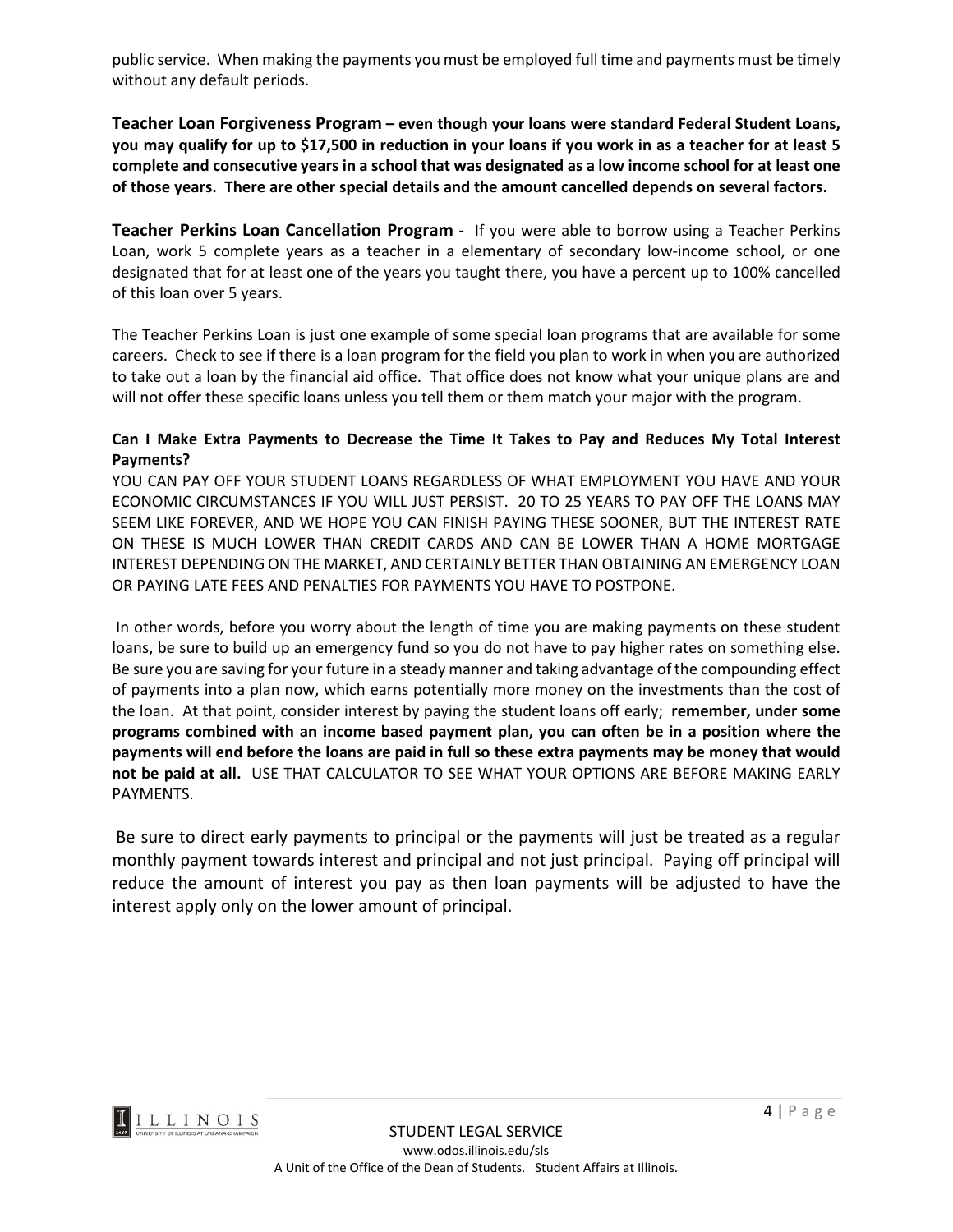## **Repay Your Direct Loans and Federal Family Education Loan (FFEL) Program Loans**

| <b>Overview of Direct Loan and FFEL Program Repayment Plans</b> |                                                                                                                                                                                                                                 |                                                                                                                                                                                                                                                                                                                                                                                                                                                                                                                                               |                                                                                                                                                                                                                                                                                                                                                                                                                                                               |  |
|-----------------------------------------------------------------|---------------------------------------------------------------------------------------------------------------------------------------------------------------------------------------------------------------------------------|-----------------------------------------------------------------------------------------------------------------------------------------------------------------------------------------------------------------------------------------------------------------------------------------------------------------------------------------------------------------------------------------------------------------------------------------------------------------------------------------------------------------------------------------------|---------------------------------------------------------------------------------------------------------------------------------------------------------------------------------------------------------------------------------------------------------------------------------------------------------------------------------------------------------------------------------------------------------------------------------------------------------------|--|
| <b>Repayment Plan</b>                                           | <b>Eligible Loans</b>                                                                                                                                                                                                           | <b>Monthly Payment and Time Frame</b>                                                                                                                                                                                                                                                                                                                                                                                                                                                                                                         | <b>Eligibility and Other Information</b>                                                                                                                                                                                                                                                                                                                                                                                                                      |  |
| <b>Standard Repayment Plan</b>                                  | Direct Subsidized and<br>$\bullet$<br><b>Unsubsidized Loans</b><br>Subsidized and Unsubsidized<br>$\bullet$<br><b>Federal Stafford Loans</b><br>all PLUS loans<br>$\bullet$<br>all Consolidation Loans (Direct<br>٠<br>or FFEL) | Payments are a fixed amount.<br>Up to 10 years (up to 30 years for<br>Consolidation Loans).                                                                                                                                                                                                                                                                                                                                                                                                                                                   | All borrowers are eligible for this plan.<br>You'll pay less over time than under<br>other plans.                                                                                                                                                                                                                                                                                                                                                             |  |
| <b>Graduated Repayment Plan</b>                                 | Direct Subsidized and<br>$\bullet$<br><b>Unsubsidized Loans</b><br>Subsidized and Unsubsidized<br><b>Federal Stafford Loans</b><br>all PLUS loans<br>$\bullet$<br>all Consolidation Loans (Direct<br>or FFEL)                   | Payments are lower at first and then<br>increase, usually every two years.<br>Up to 10 years (up to 30 years for<br>Consolidation Loans).                                                                                                                                                                                                                                                                                                                                                                                                     | All borrowers are eligible for this plan.<br>You'll pay more over time than under<br>the 10-year Standard Plan.                                                                                                                                                                                                                                                                                                                                               |  |
| <b>Extended Repayment Plan</b>                                  | Direct Subsidized and<br>$\bullet$<br><b>Unsubsidized Loans</b><br>Subsidized and Unsubsidized<br>٠<br><b>Federal Stafford Loans</b><br>all PLUS loans<br>$\bullet$<br>all Consolidation Loans (Direct<br>٠<br>or FFEL)         | Payments may be fixed or graduated.<br>Up to 25 years.                                                                                                                                                                                                                                                                                                                                                                                                                                                                                        | If you're a Direct Loan borrower,<br>$\bullet$<br>you must have more than \$30,000<br>in outstanding Direct Loans.<br>If you're a FFEL borrower, you<br>$\bullet$<br>must have more than \$30,000 in<br>outstanding FFEL Program loans.<br>Your monthly payments will be<br>$\bullet$<br>lower than under the 10-year<br>Standard Plan or the Graduated<br>Repayment Plan.<br>You'll pay more over time than<br>$\bullet$<br>under the 10-year Standard Plan. |  |
| Revised Pay As You Earn<br>Repayment Plan (REPAYE)              | Direct Subsidized and<br><b>Unsubsidized Loans</b><br>Direct PLUS loans made to<br>students<br>Direct Consolidation Loans that<br>$\bullet$<br>do not include PLUS loans<br>(Direct or FFEL) made to parents                    | Your monthly payments will be<br>$\bullet$<br>10 percent of discretionary<br>income.<br>Payments are recalculated each<br>$\bullet$<br>year and are based on your<br>updated income and family size.<br>If you're married, both your and<br>$\bullet$<br>your spouse's income or loan debt<br>will be considered, whether taxes<br>are filed jointly or separately<br>(with limited exceptions).<br>Any outstanding balance on your<br>$\bullet$<br>loan will be forgiven if you<br>haven't repaid your loan in full<br>after 20 or 25 years. | Any Direct Loan borrower with<br>$\bullet$<br>an eligible loan type may choose<br>this plan.<br>Your monthly payment can be<br>$\bullet$<br>more than the 10-year Standard<br>Plan amount.<br>You may have to pay income tax<br>$\bullet$<br>on any amount that is forgiven.<br>Good option for those seeking<br>$\bullet$<br>Public Service Loan Forgiveness<br>(PSLF).                                                                                      |  |
| Pay As You Earn Repayment<br>Plan (PAYE)                        | Direct Subsidized and<br>$\bullet$<br><b>Unsubsidized Loans</b><br>Direct PLUS loans made to<br>$\bullet$<br>students                                                                                                           | Your maximum monthly<br>$\bullet$<br>payments will be 10 percent of<br>discretionary income.<br>Payments are recalculated each<br>٠<br>year and are based on your<br>updated income and family size.<br>If you're married, your spouse's<br>$\bullet$<br>income or loan debt will be                                                                                                                                                                                                                                                          | You must be a new borrower on<br>$\bullet$<br>or after Oct. 1, 2007, and must<br>have received a <i>disbursement</i> of a<br>Direct Loan on or after Oct. 1,<br>2011.<br>You must have a high debt<br>$\bullet$<br>relative to your income.                                                                                                                                                                                                                   |  |



5 | Page